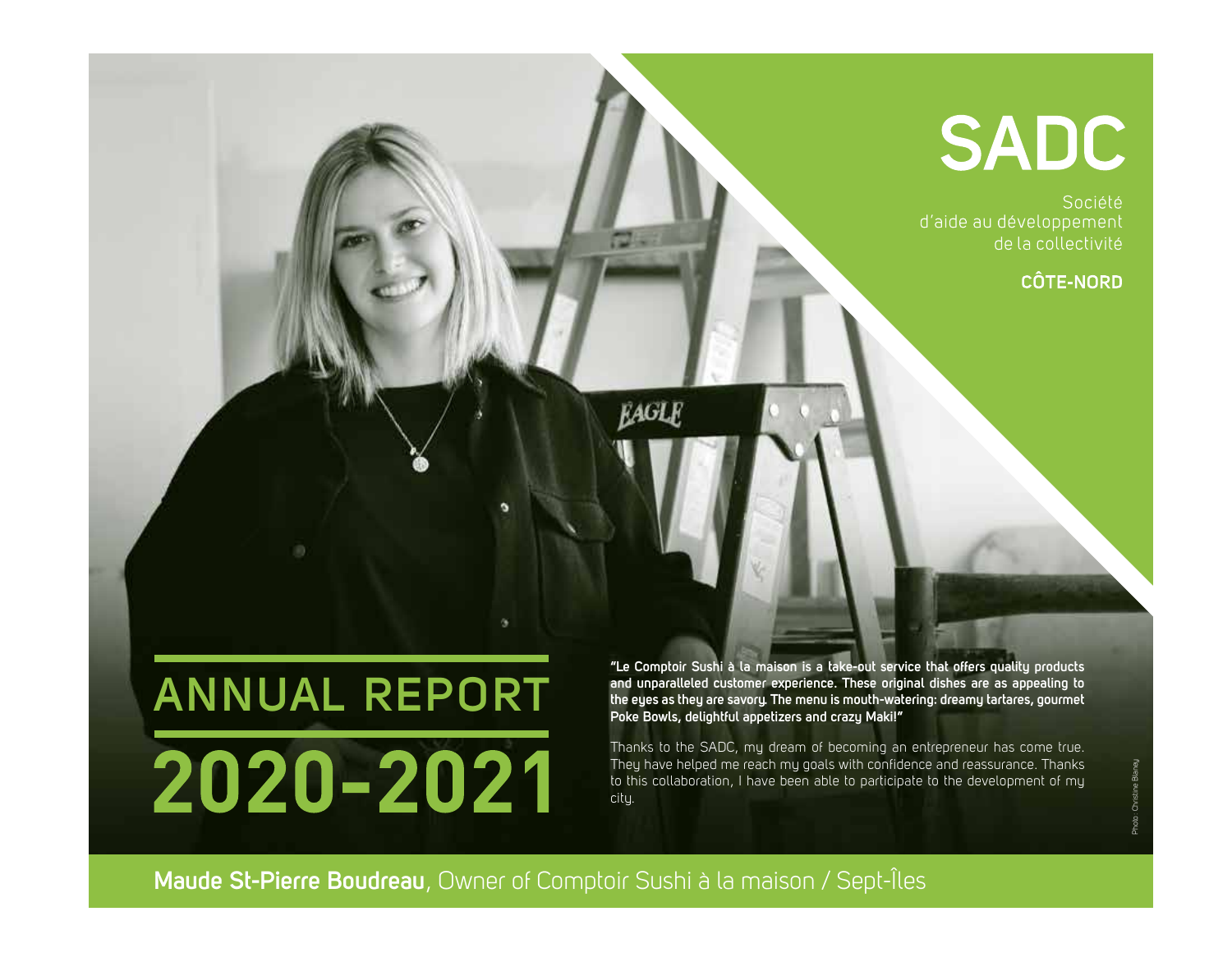

## **FROM THE PRESIDENT**

### Dear members,

As always, it is an honor and privilege as President to count on your support to pursue our mission, which is to sustain and stimulate local economic development, and remain a reference in

regional development and sustainable economic diversification for North Shore businesses and communities.

The year 2020 started off strongly for the SADC Côte-Nord, then the whole planet was struck by the COVID-19 pandemic. Ever since, our team and SME's have been impacted by the ensuing health measures. The SADC Côte-Nord has worked relentlessly to inform and support its businesses during this crisis. Thanks to the Regional Relief and Recovery Fund, the SADC has assisted 88 local businesses for a total investment of \$2 720 697.

I would like to thank the Board members for their trust. The SADC has had huge success for many years. The team's work ethics and commitment also greatly contribute to the organization's achievements.

With all its ongoing and future projects, you can count on the SADC to support you, no matter the challenges and issues ahead.



## **FROM THE DIRECTOR GENERAL**

2020 was an exceptionally difficult year for all our local businesses. Stakes were really high. Resilience, adaptation and agility are and have always been values and qualities that have accompanied us throughout our dealings with our entrepreneurs to seize every

opportunity and progress.

I am so proud of my team! Women have different strengths but common goals that contribute to the delivery of programs and the support of promoters through all uncertainties. They have combined their strengths and been present more than ever. In writing these lines, we are already committed to supporting our businesses and strategizing to help them recover.

Let us not forget that a huge part of our organization's success is our Board of Directors. Its members are partners of choice throughout any adventure! We should be proud of our area's economic development. You can still count on the SADC this year whatever it may entail!

**Annick Thibouthot**, Director General



**Nader Ghabi**, President

### **MISSION VISION VALUES**

**+ Stimulate community economic development through technical and financial services while fostering partnerships for the growth of local businesses.**

**+ Become a reference in regional development and sustainable economic diversification with our community and local businesses.**

- **+ Commitment + Performance + Agility**
- **+ Innovation + Pride**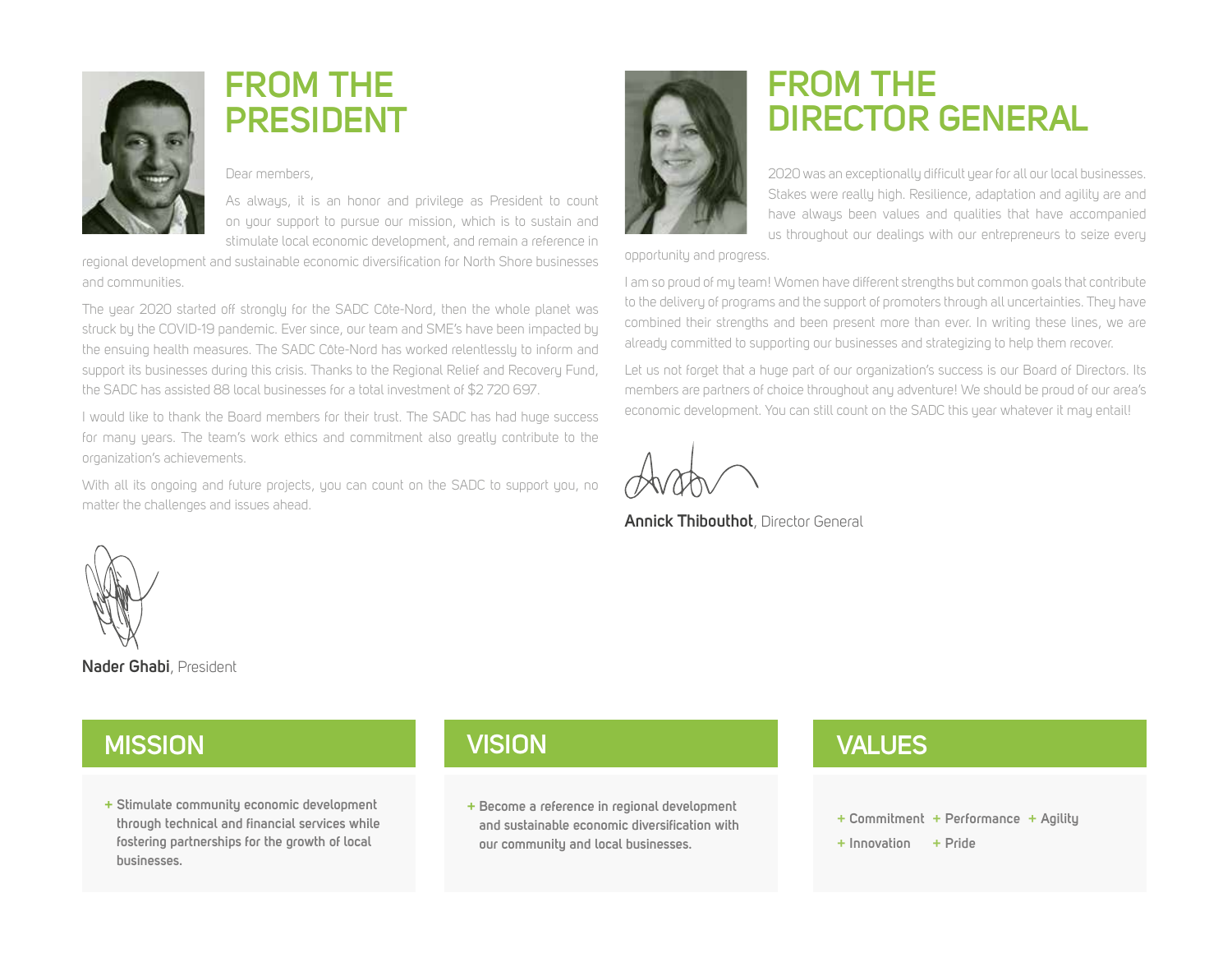# **COMMUNAL REPORT 2020-2021**<br> **COMMUNAL REPORT 2020-2021**<br> **COMMUNAL REPORT 2020-2021 BUSINESSES DESTINED FOR SUCCESS**



### **MICROBRASSERIE LA MOUCHE BOUTIQUE ET CETERA**

**Proudly rooted in Natashquan, Brasserie La Mouche specializes in the concoction and production of accessible and refined beers. Each beer bears the name of a fishing fly, a traditional activity practised on our North Shore rivers. The craftmanship and refinement of these small pieces of art are inspiring.**

Five years ago, the SADC Côte-Nord witnessed the birth of Brasserie La Mouche. To this day, the energy, professionalism, and skills of the SADC's team has helped us reach our goals and develop our know-how.

**- Gabriel Turner** 

Owner

### INVESTMENT FUNDS YOUTH STRATEGY FUNDS



**Boutique et cetera offers a variety of surprising decoration items, gift ideas, games and educational tools that will please the young and old..**

"The SADC has supported us throughout the launch of our business, amidst the pandemic. What attention to detail and understanding of our needs. Their support has allowed us to ensure smooth operations. We thank them and are very grateful".

**- Eliane and Laurence Morais** Co-Owners

### REGIONAL RELIEF AND RECOVERY FUND



### **GREEN POINT OUTFITTERS**

**In business for 25 years, Green Point Outfitters is a Salmon Fishing club located on the St. Paul's River, Lower North Shore of Quebec. It's an excellent and pristine river for Atlantic Salmon. Packages are offered to fly fishermen all over the world.** 

In 2020, our business was struck by the Covid-19 pandemic.The team of SADC listened as we needed financial help. They were efficient and very easy to work with. I encourage young entrepreneurs to call the SADC team if they need assistance. They will not be disappointed. Thank you SADC.

**- James Thomas** Propriétaire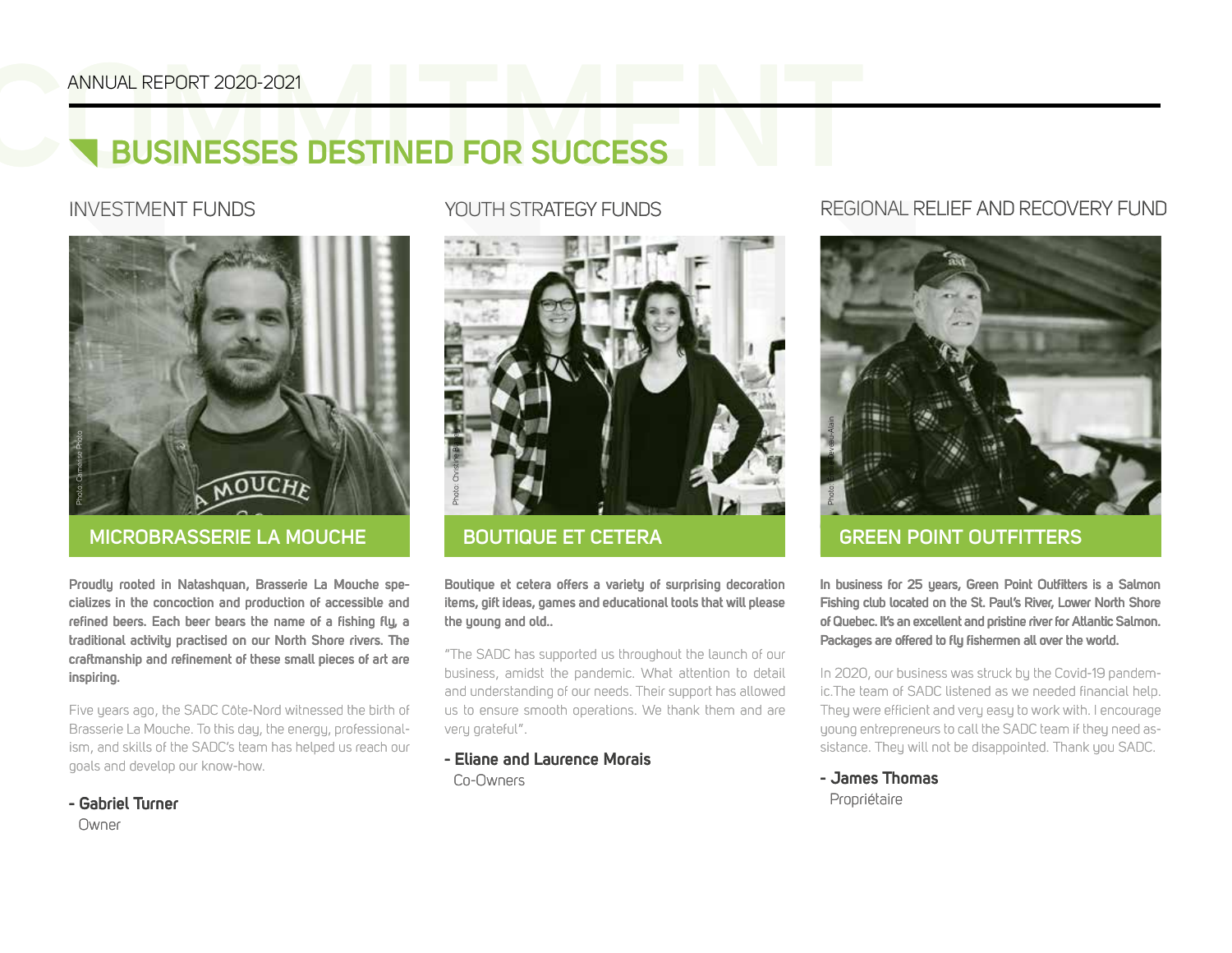## syner 138 le

## Visit **synergie138.ca**

for the 2020-2021 results of our circular economy division www.synergie138.ca

## **2020-2021 RESULTS**

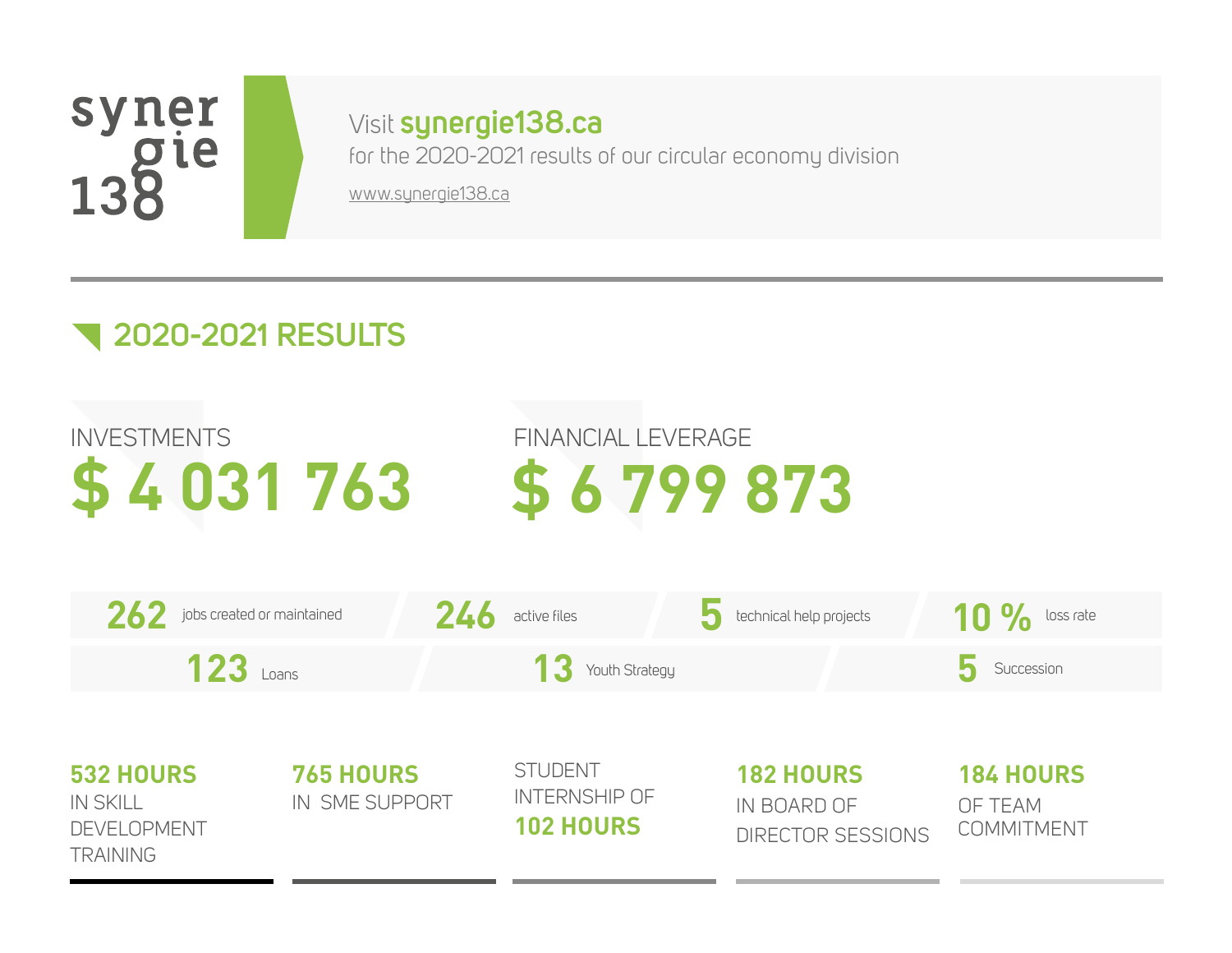# **PERFORMANCE ANNUAL REPORT 2020-2021**<br> **PERFORMANCE AND YOUTH STRATEGY FUNDS INVESTMENT AND YOUTH STRATEGY FUNDS**







## **REGIONAL RELIEF AND RECOVERY FUND** (RRRF)

| <b>INVESTMENTS</b><br>2740697                                                         |  |
|---------------------------------------------------------------------------------------|--|
| 89 Loans 62 recipient businesses                                                      |  |
| <b>30 SMF</b><br>26 Sole ownership<br>$2$ NP $\cap$<br><b>5</b> Partnership<br>1 Coop |  |



**RRRF TECHNICAL HELP IN LOCAL DEVELOPMENT FUNDS** 

## **\$ 290 437**

Helped finance, through a nonrecurring and onetime contribution, business professional fees to deal with the COVID-19 crisis.

- **39** PROJECTS
- **24** / Web **1** / Training **9** / New business practices **5** / Accounting & legal 28 SEPT-RIVIÈRES | 8 MINGANIE 2 LNS | 1 CANIAPISCAU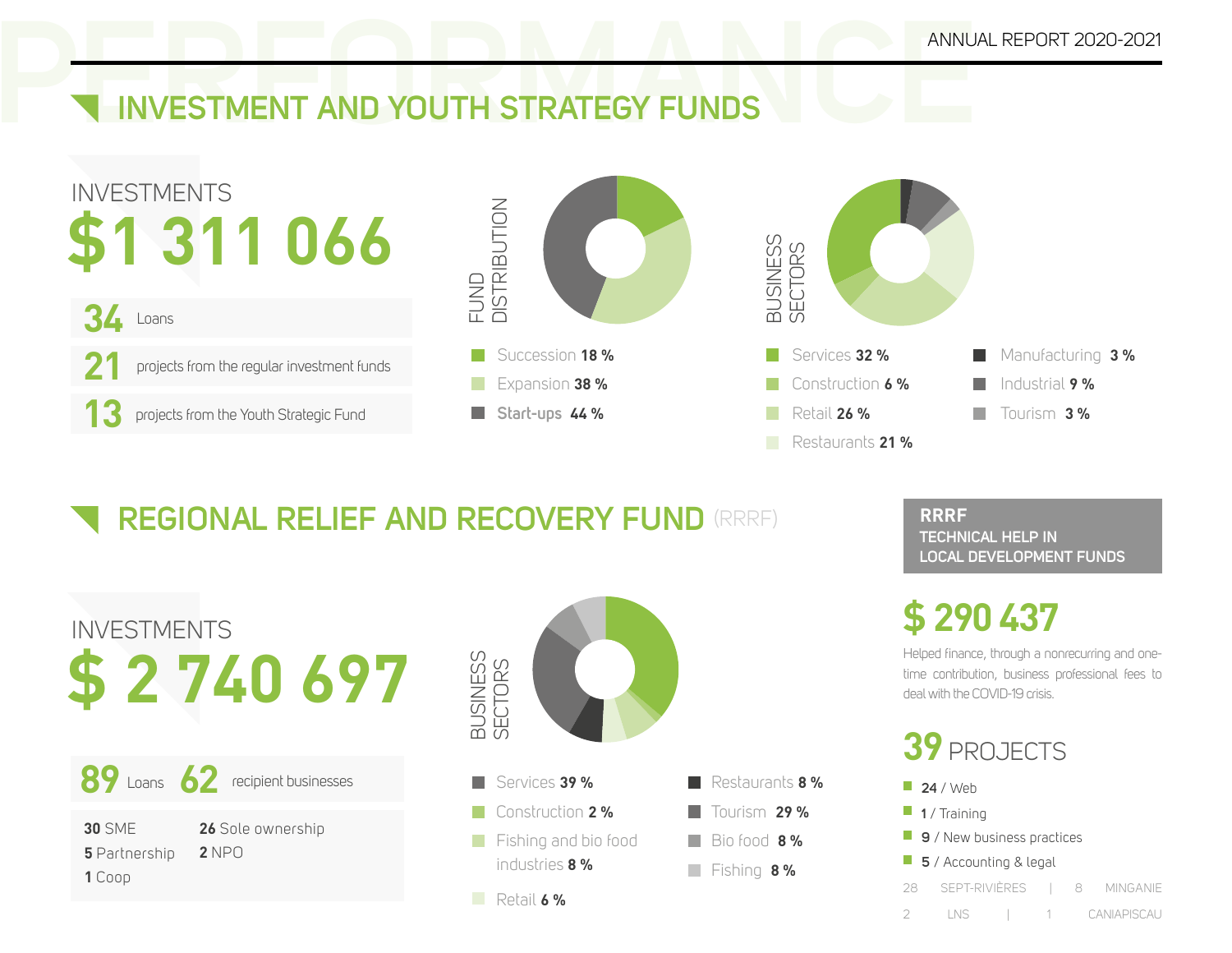

## **\$ 105 875** FINANCIAL SUPPORT



LIM **44 %** LED **39 %** OLA **17 %**



 **LIM - LOCAL RESPONSE MEASURES**

### **LED - LOCAL ECONOMIC DEVELOPMENT**

## **\$ 56 243**

**Served to fund professional fees for community projects:**

- Innovation // **\$ 19 439**
- Sustainable development // **\$ 3 190**
- **Entrepreneurship** awareness // **\$ 1 000**
- Skills training and development // **\$ 12 614**
- Ressources // **\$ 20 000**

## **\$ 35 896**

**Served to fund professional fees for local businesses**

- Tourism // **\$ 2 816**
- Entrepreneurship // **\$ 13 139**
- Innovation // **\$ 11 899**
- Skill development // **\$ 8 042**

 **OLA - OFFICIAL LANGUAGES ACT** 

## **\$ 15 000**

**Served to fund professional fees for the English and First Nations local businesses** 

- Tourism // **\$ 1 963**
- Language Adaptation // **\$ 1 304**
- Skill development // **\$ 5 477**
- Innovation // **\$ 6 256**

### **CONTRIBUTIONS**

- + Board of directors of the Réseau RH
- + Les Dragons Sept-Rivières Entrepreneurship Contest Committee
- + Committee of permanent members of the SADC and CAE Network
- + Socioeconomic Players Luncheon Committee
- + Board of directors for the Table bioalimentaire Côte-Nord
- + MicroEntreprendre Côte-Nord Board of Directors
- + Centraide Duplessis Board of directors
- + Technoscience Côte-Nord Board of directors
- + Organisers of la Grande journée des petits entrepreneurs – Marché Sept-Îles
- + Regional Strategic Table – Attraction, recruitment and loyalty
- + Implementation Committee – Digital transformation for Sadc and Cae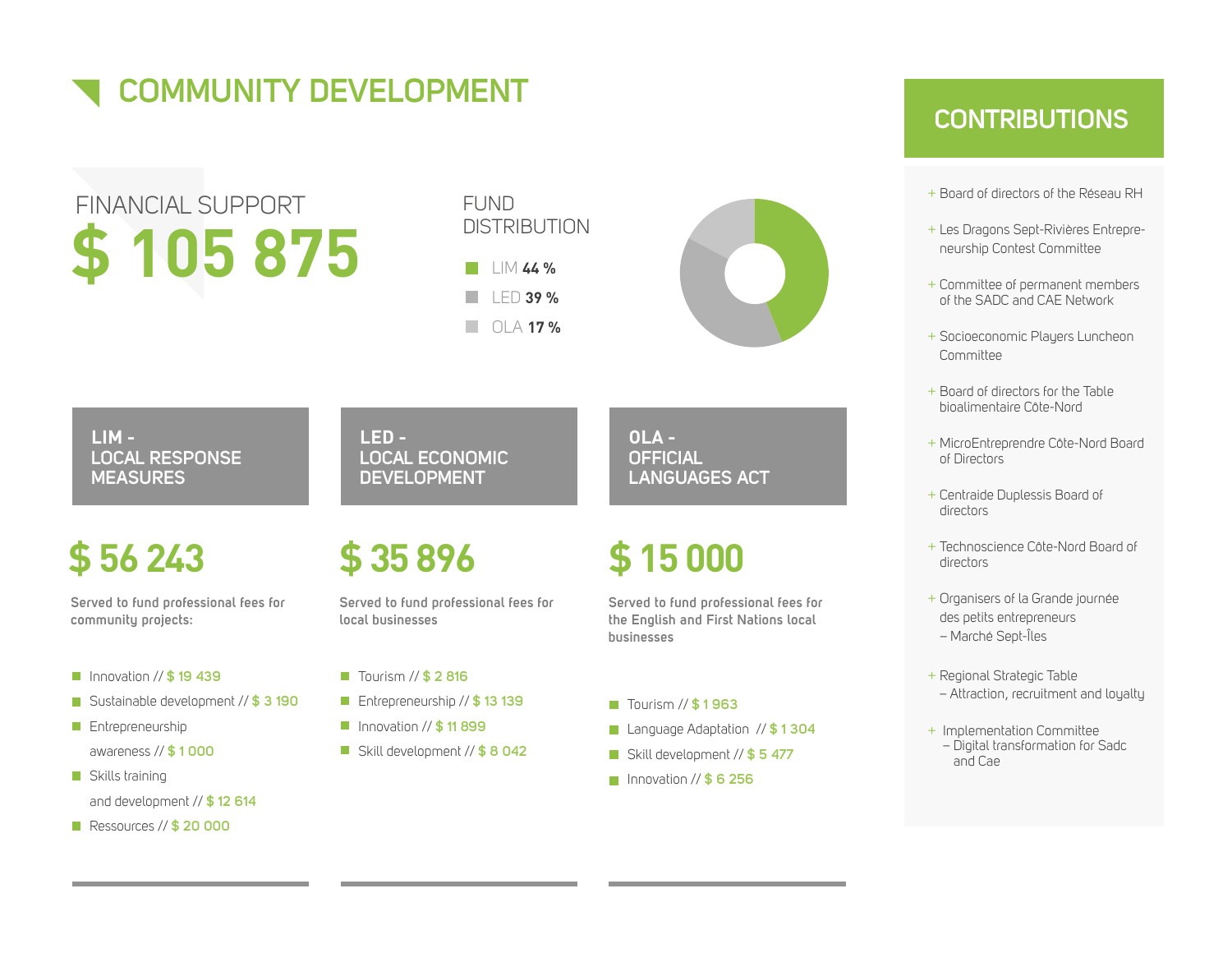# **ANNUAL REPORT 2020-2021**<br> **Example 2021-2022 STRATEGIC PLAN 2021-2022 STRATEGIC PLAN**

- 
- 
- 
- **+** TOURISM **+** ENTREPRENEURSHIP
- **+** BIO FOOD INDUSTRY **+** ENGLISH AND FIRST NATIONS COMMUNAUTIES

### TARGET **1**

### **Support the development of entrepreneurship in our region**

### **1.1**  Personalized support for local entrepreneurs

### **1.2**

Promote investment funds with local businesses and partners

### 1.4 SYNERGIE <sup>syner</sup> Support entrepreneurs and innovative and sustainable economy projects (Synergie 138)

<sup>syner</sup><br>1.4.1 138 Support entrepreneurs and sustainable development

## TARGET **2**

**LIM, LED and OLA: Support local economic development**

**2.1** Contribute to local economic growth

### **2.2** Position the SADC as a strategic development partner

**2.3** Promote the LED, LIM and OLA funds

### **2.4**

Participate in consultation efforts and structuring projects within the economic development of rural communities

### **2.5**

communities of the 4 covered RCM's

TARGET **3**

**Maintain our organizational and economic development efficiency** 

**3.1** Develop and improve human resource management

### **3.2**

Achieve a balanced financial performance on fund activities

### **3.3**

Support and enable the mobilization of board administrators

### **3.4**

Support and enable the mobilization of board administrators

### TARGET **4**

**Increase our visibility and positioning** 

### **4.1** Increase our recognition with SME's and partners

### **4.2**

Become present and visible for businesses and act as leaders in local economic development

### **4.3**

Be a supportive economic development partner of other

### **SECTORS IN DEVELOPMENT**

- **+** FISHING INDUSTRY <sup>+</sup> Planning and initiating our new automatic document generator Adélaïde
	- + Take over the mentoring unit
	- + Extend the Synergie 138 actions up North – Northern unit
	- + Deliver the technical aid program BTA (Business technical assistance)
	- + Assist in implementing a network of female entrepreneurs
	- + Develop a food safety project